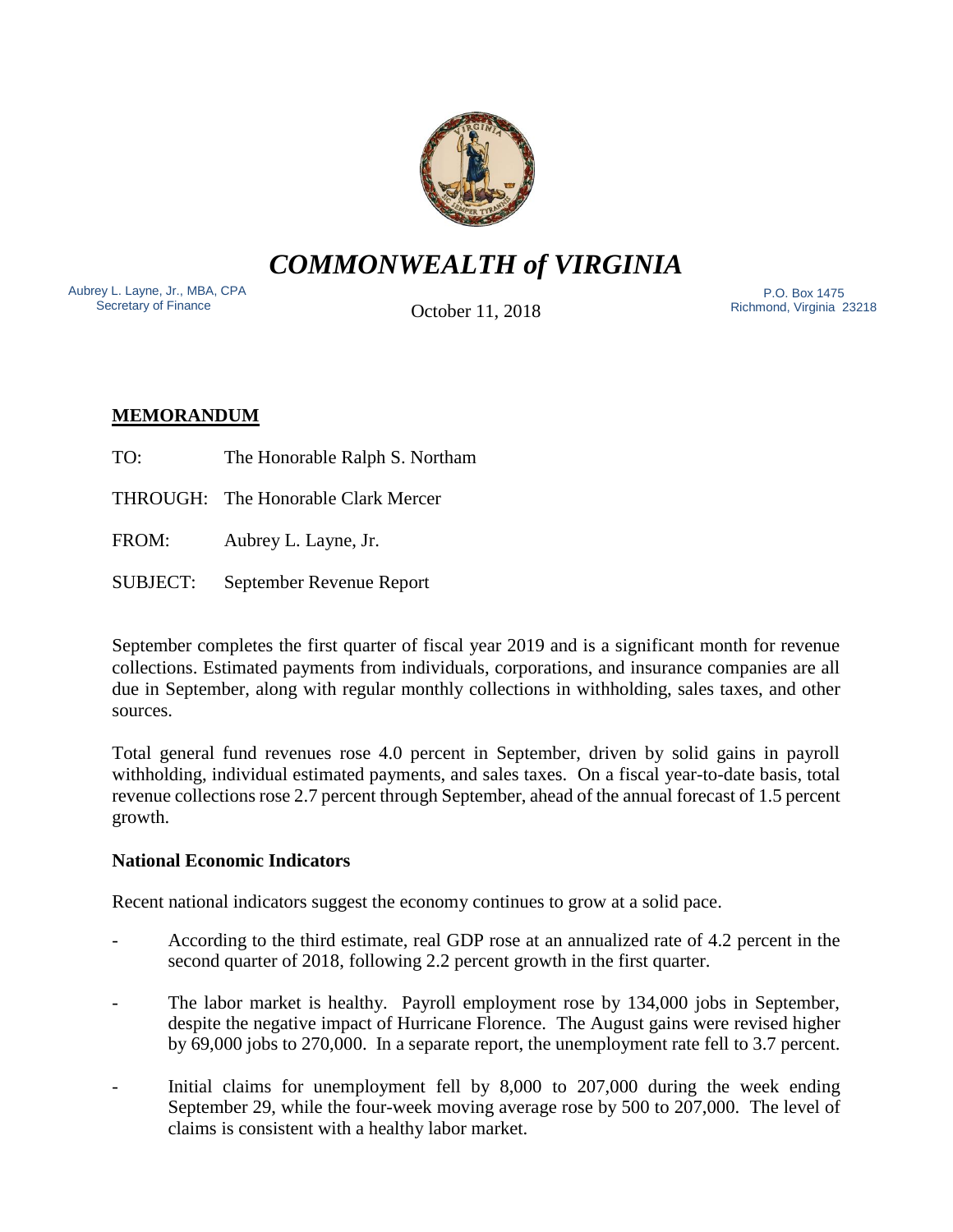October 11, 2018 Page 2 of 4

- The Conference Board's index of leading indicators rose 0.4 percent in August following a 0.7 percent increase in July, suggesting the economic expansion should strengthen over the coming months.
- The Conference Board's index of consumer confidence rose 3.7 points to 138.4 in September, a high for this expansion. Both the expectations and present conditions components increased for the month.
- Conditions in the manufacturing sector remained solid in September, although the Institute of Supply Management index dipped slightly from 61.3 to 59.8.
- The CPI rose 0.2 percent in August after increasing 0.2 percent in July. The index stands 2.7 percent above August 2017. Core inflation (excluding food and energy prices) rose by 0.1 percent, and is 2.2 percent above a year ago.
- As expected at its September meeting, the Federal Reserve raised the federal funds target rate range by 0.25 percent to 2.0 to 2.25 percent.

## **Virginia Economy**

In Virginia, payroll employment rose 1.4 percent in August from August of last year. Northern Virginia posted growth of 1.0 percent; Hampton Roads rose 0.9 percent; and Richmond-Petersburg rose 1.1 percent. The seasonally adjusted unemployment rate fell 0.1 percentage point to 3.0 percent in August, the lowest rate since July 2007.

The Virginia Leading Index was flat in August after advancing 0.2 percent in July. The U.S. leading index, future employment, and initial claims for unemployment improved in August while auto registrations declined. The indexes increased in Richmond, Lynchburg, Hampton Roads, Charlottesville, Bristol, and Blacksburg, while the indexes in Winchester, Harrisonburg, and Northern Virginia decreased; the Roanoke and Staunton indexes were unchanged in August.

#### **September Revenue Collections**

Total general fund revenues rose 4.0 percent in September, driven by solid gains in payroll withholding, individual estimated payments, and sales taxes. On a fiscal year-to-date basis, total revenue collections rose 2.7 percent through September, ahead of the annual forecast of 1.5 percent growth.

*Net Individual Income Tax (70% of general fund revenues)*: Through the first quarter of the fiscal year, collections of net individual income tax rose 2.7 percent from the same period last year, ahead of the annual estimate of 0.6 percent growth. Performance in each component of individual income tax is as follows: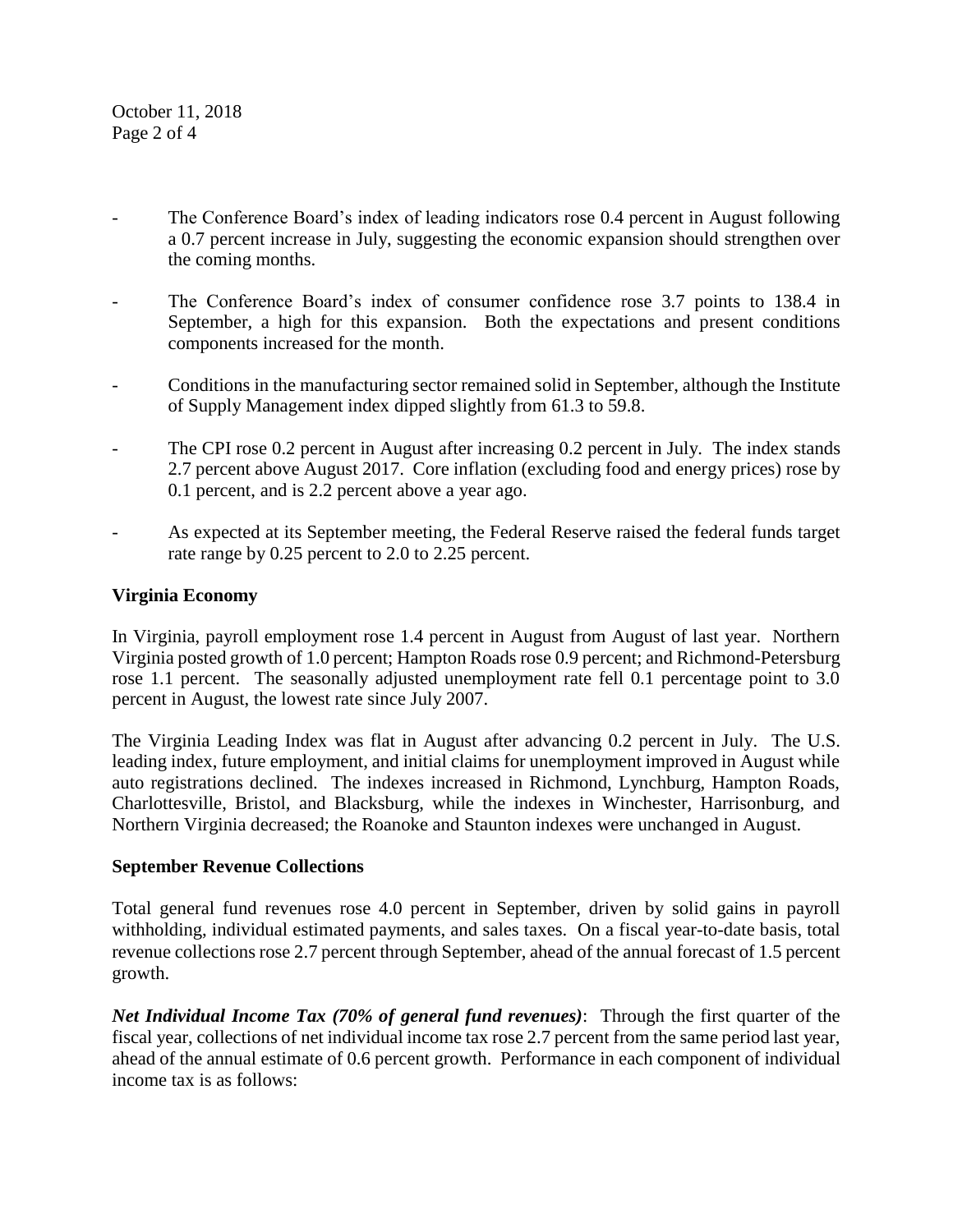October 11, 2018 Page 3 of 4

> *Individual Income Tax Withholding (64% of general fund revenues)*: Collections of payroll withholding taxes rose 3.6 percent for the month. Year-to-date, collections have grown 1.1 percent, trailing the annual estimate of 2.6 percent growth. Adjusting for a timing anomaly which pushed some payments into June which normally would have been received in July, withholding increased by over 5 percent in the first quarter of fiscal year 2019.

> *Individual Income Tax Nonwithholding (17% of general fund revenues)*: September is a significant month for collections in this source since the first estimated payment for fiscal year 2019 is due. Collections rose 15.4 percent in September from last year. Year to-date collections were \$530.3 million compared with \$463.8 million in the same period last year, growing by 14.4 percent and well ahead of the annual estimate of a 3.0 percent decline.

> *Individual Income Tax Refunds*: Through September, the Department of Taxation issued \$137.9 million in refunds compared with \$126.7 million in the same period last year, an 8.8 percent increase.

*Sales Tax (18% of general fund revenues)*: Collections of sales and use taxes, reflecting August sales, rose 7.5 percent in September. On a year-to-date basis, collections have also risen 7.5 percent, ahead of the annual estimate of 2.5 percent. Sales tax collections in the first quarter were driven by an 11 percent increase in housing related sales (about 15 percent of all sales).

*Corporate Income Tax (5% of general fund revenues)*: As with nonwithholding, September is a significant month for collections in this source, as the first estimated payment for the fiscal year is due. Corporate collections decreased 13.3 percent for the month. On a year-to-date basis, collections of corporate income taxes were \$227.4 million compared with \$252.7 million in the first quarter of last year, a 10.0 percent decline compared with the annual forecast of 5.8 percent growth.

*Wills, Suits, Deeds, Contracts (2% of general fund revenues)*: Collections of wills, suits, deeds, and contracts – mainly recordation tax collections – were \$27.1 million in September, compared with \$32.4 million in September of last year, a decline of 16.2 percent. On a year-to-date basis, collections are down 9.1 percent, trailing the annual forecast of 3.1 percent growth.

#### **Other Revenue Sources**

The following list provides data on September collections for other revenue sources:

|                                     | <b>Year-to-Date</b> | Annual<br><b>Estimate</b> |
|-------------------------------------|---------------------|---------------------------|
| Insurance Premiums (2% GF revenues) | NA.                 | 11.4%                     |
| Interest Income (0.3% GF revenues)  | 51.2%               | 7.8%                      |
| ABC Taxes (1% GF revenues)          | $(8.0)\%$           | 3.4%                      |